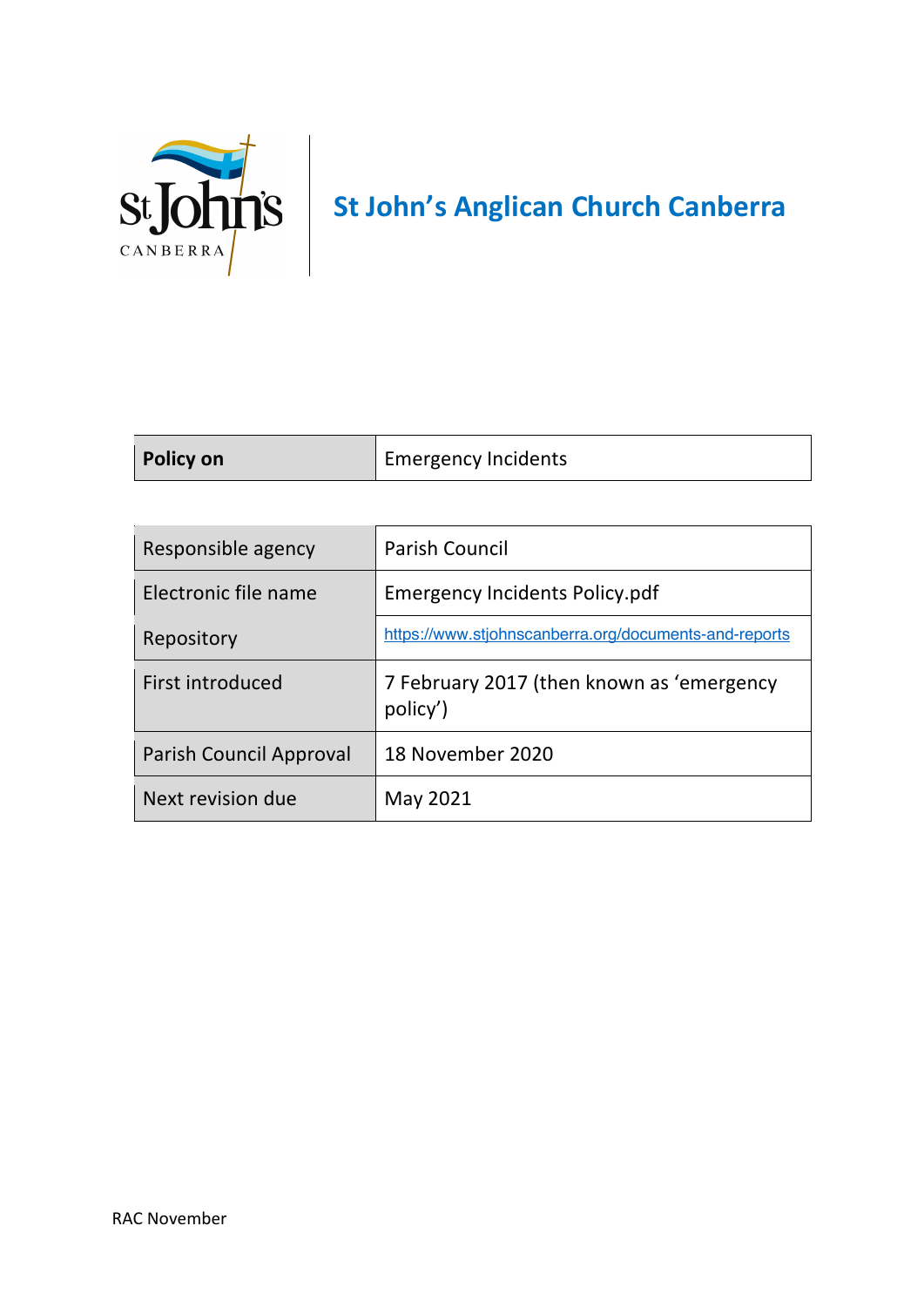## **LEGISLATION AND STANDARDS**

This policy is bound by *The Master Policy* adopted by Parish Council based on the Five Marks of Mission of the Anglican Communion and of the *Governance of the Diocese Ordinance* as the foundations on which our actions are based.

*Australian Standard 3745-2010 Planning for emergencies in facilities (amended in 2014 and 20191)*

## **PRINCIPLES**

- 1. That the Parish provides an environment that is safe for worship and work.
- 2. That the Parish offers, as far as is practicable, resources and training sufficient for its staff, clergy, and volunteers, to ensure that emergencies have been prepared for and appropriate responses are available.
- 3. That while the ACT remains affected by the COVID-19 pandemic that its current COVID-19 plan will complement this policy.

<sup>1</sup> https://www.fireserviceprofessionals.com.au/images/stories/PDFs/qld-building-firesafety-regulation-2008/3745-2010.pdf - outline only accessed 8 Aug 2020